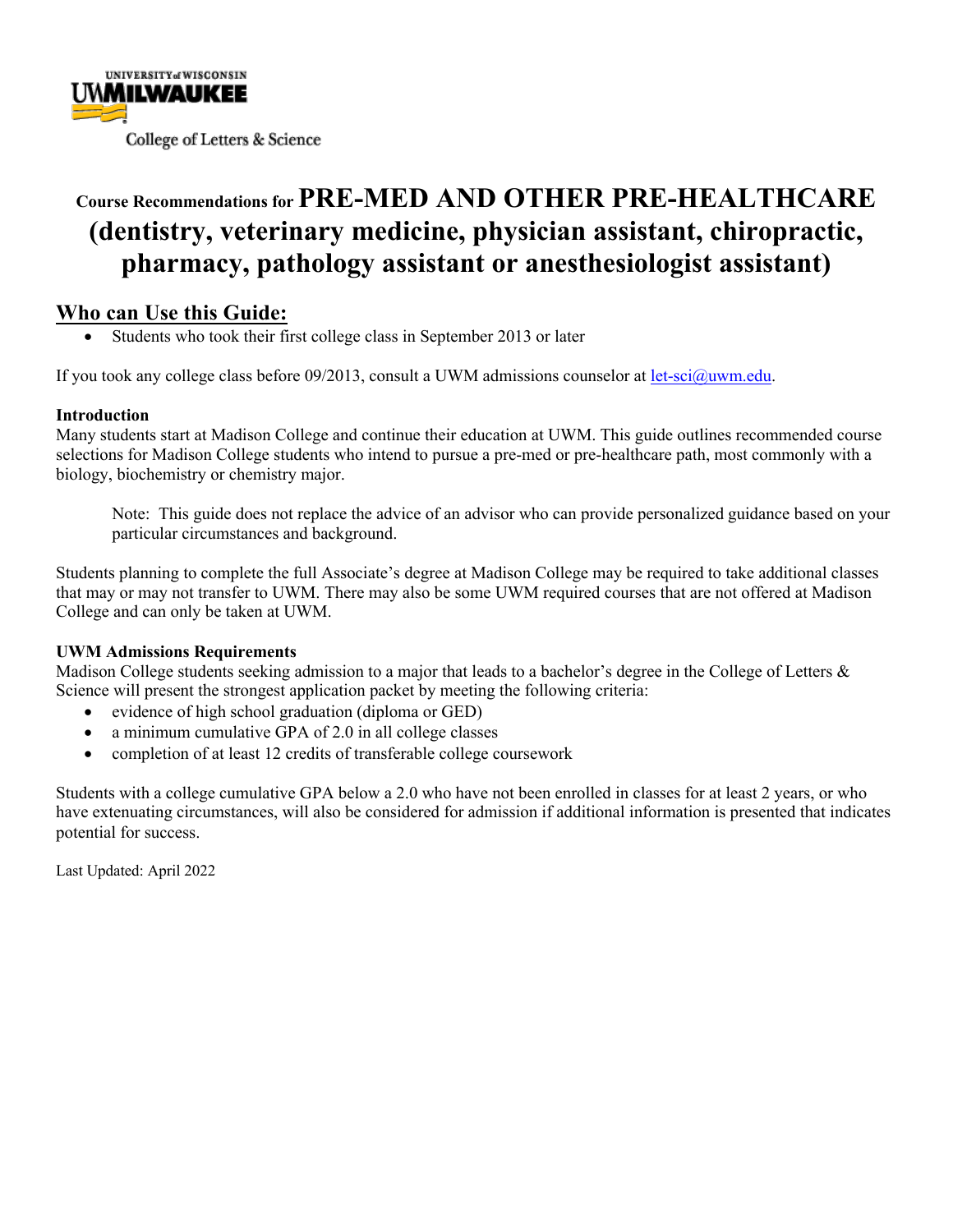#### **Goal**

While at Madison College, students can complete the following UWM requirements on a pathway towards a pre-med or other pre-healthcare path. The majority of students will choose a major in biology, biochemistry or chemistry:

- $\checkmark$  Arts Requirement (3 required credits can be completed at Madison College)
- $\checkmark$  English Requirement (Part A and Part B can be completed at Madison College)
- $\checkmark$  Math Requirement (Part A and Part B can be completed at Madison College)
- $\checkmark$  Formal Reasoning (can be completed at Madison College)
- $\checkmark$  Natural Science Requirement (all 12 required credits with three different labs can be completed at Madison College)
- $\checkmark$  Humanities Requirement (all 12 required credits can be completed at Madison College)
- $\checkmark$  Social Science Requirement (all 12 required credits can be completed at Madison College)
- $\checkmark$  Cultural Diversity Requirement (3 required credits can be completed at Madison College)
- $\checkmark$  International Requirement (9 required credits can be completed at Madison College with careful course selection)
- $\checkmark$  World Language Requirement (2 years of high school or 2 semesters of college)
- $\checkmark$  Pre-Med/Pre-Healthcare recommended courses (39 of the 60+ required credits can be completed at Madison College)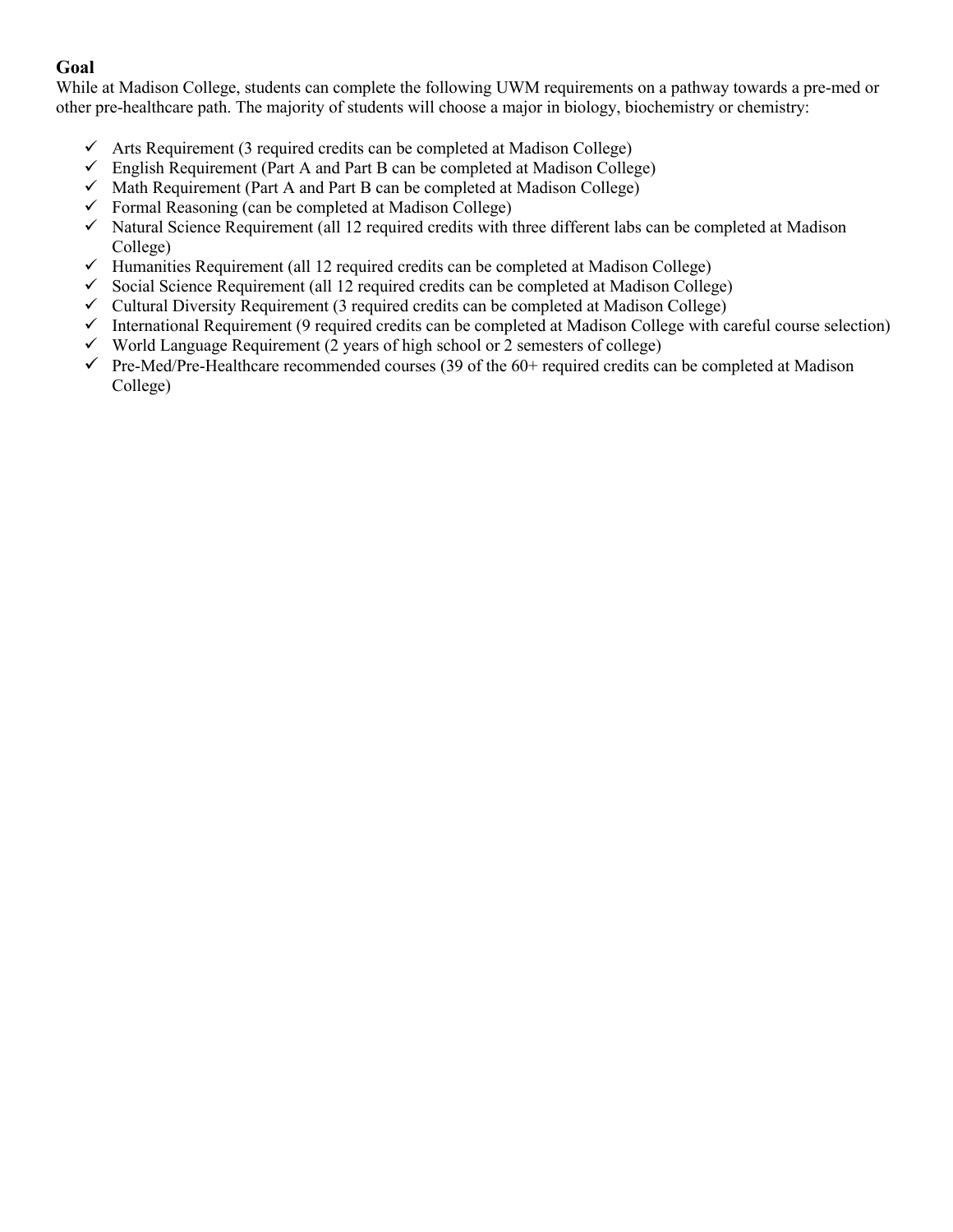## **Course Recommendations and Transferability:**

#### **Arts (choose one)**

|         | <b>Madison College</b>    |     |                      | <b>Meets UWM BS</b>           |     |             |
|---------|---------------------------|-----|----------------------|-------------------------------|-----|-------------|
| Course  | <b>Title</b>              | Cr. | Course               | <b>Title</b>                  | Cr. | Requirement |
| 805 207 | World Music               |     | MUSIC 310            | Intro to World Musics         |     | Arts        |
| 805 277 | Music Appreciation        |     | MUSIC 100            | Intro to Classical Music      |     | Arts        |
| 805 278 | History of Pop/Rock Music |     | MUSIC <sub>102</sub> | <b>American Popular Music</b> |     | Arts        |
| 810 230 | Intro to Theatre          |     | <b>THEATRE 100</b>   | Intro to the Theatre          |     | Arts        |
| 810 262 | Acting 1                  |     | THEATRE 101          | <b>Acting for Non Majors</b>  |     | Arts        |

### **English (complete all)**

|               | <b>Madison College</b>     |                             | UWM will accept it as: | <b>Meets UWM BS</b>                 |     |                |
|---------------|----------------------------|-----------------------------|------------------------|-------------------------------------|-----|----------------|
| <b>Course</b> | <b>Title</b>               | Ur.                         | <b>Course</b>          | <b>Title</b>                        | Cr. | Requirement    |
| 801 201       | English 1                  |                             | <b>ENGLISH 101</b>     | <b>Intro to College Writing</b>     |     |                |
| 801 202       | English 2                  | 3 (must earn a C or higher) | <b>ENGLISH 102</b>     | <b>College Writing and Research</b> |     | English Part A |
| 801 197       | <b>Technical Reporting</b> |                             | <b>ENGLISH 206</b>     | <b>Technical Writing</b>            |     | English Part B |

#### **Math (complete all)**

|         | <b>Madison College</b>              |                             |                 | <b>Meets UWM BS</b>                    |     |                      |
|---------|-------------------------------------|-----------------------------|-----------------|----------------------------------------|-----|----------------------|
| Course  | <b>Title</b>                        | U.                          | Course          | <b>Title</b>                           | Cr. | Requirement          |
| 804 212 | College Algebra                     | 3 (must earn a C or higher) | <b>MATH 116</b> | College Algebra                        |     | Math Part A          |
| 804 228 | Calculus w Algebra & Trigonometry 1 |                             | <b>MATH 231</b> | Calculus & Analytical Geometry I       |     | Math Part B, NS      |
| 804 240 | <b>Basic Statistics</b>             |                             | MTH STAT 215    | <b>Elementary Statistical Analysis</b> |     | Formal Reasoning, NS |

### **World Language**

Any BS degree (such as biology or biochemistry) requires language through the 2nd level. If you took two years of the same language in high school, no further coursework is needed. If you did not take two years of a world language in high school, take two semesters of French or Spanish.

| <b>Madison College</b> |              |     | <b>UWM</b> will accept it as: |                               |     | <b>Meets UWM BS</b><br>Requirement |
|------------------------|--------------|-----|-------------------------------|-------------------------------|-----|------------------------------------|
| <b>Course</b>          | <b>Title</b> | Cr. | <b>Course</b>                 | <b>Title</b>                  | Cr. |                                    |
| 802 211                | Spanish 1    |     | <b>SPANISH 103</b>            | <b>First-semester Spanish</b> |     | World Language                     |
| 802 212                | Spanish 2    |     | SPANISH 104                   | Second-semester Spanish       |     | World Language                     |
| 802 221                | French 1     |     | <b>FRENCH 103</b>             | <b>First-semester French</b>  |     | World Language                     |
| 802 222                | French 2     |     | <b>FRENCH 104</b>             | Second-semester French        |     | World Language                     |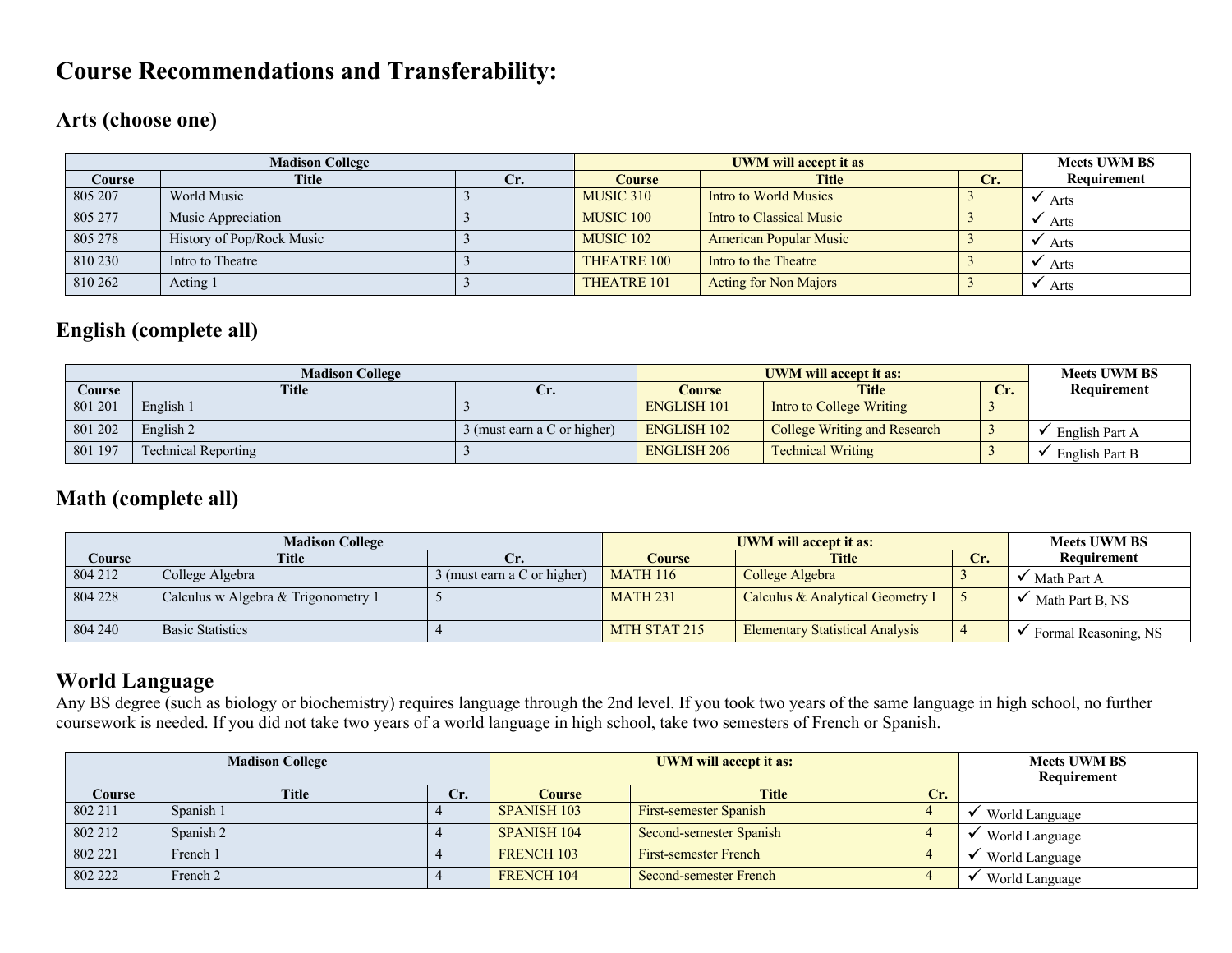# **Humanities/Cultural Diversity/International (Choose two)**

| <b>Madison College</b> |                                          |                | <b>UWM</b> will accept it as: |                                            |                | <b>Meets UWM BS</b>                            |
|------------------------|------------------------------------------|----------------|-------------------------------|--------------------------------------------|----------------|------------------------------------------------|
|                        |                                          |                |                               |                                            |                | Requirement                                    |
| Course                 | <b>Title</b>                             | Cr.            | <b>Course</b>                 | <b>Title</b>                               | Cr.            |                                                |
| 801 204                | Intro to Literature                      | $\overline{3}$ | <b>ENGLISH</b>                | Elective                                   | $\mathfrak{Z}$ | $\checkmark$ Humanities                        |
| 801 211                | American Gay & Lesbian Literature        | 3              | <b>ENGLISH</b>                | Elective                                   | $\mathfrak{Z}$ | $\checkmark$ Humanities                        |
| 801 212                | Ethnic Literature                        | $\overline{3}$ | <b>ENGLISH 277</b>            | Intro to Ethnic and Minority Literature    | $\mathfrak{Z}$ | Humanities and Cultural Diversity              |
| <b>Or</b><br>801 222   | U.S. Latino Literature                   |                |                               |                                            |                |                                                |
| 801 213                | Native American Literature               | $\overline{3}$ | <b>ENGLISH 276</b>            | Intro to American Indian Literature        | $\overline{3}$ | Humanities and Cultural Diversity              |
| 801 214                | African American Literature              | 3              | <b>AFRICAN 102</b>            | Survey of African American Literature      | $\mathfrak{Z}$ | $\checkmark$ Humanities and Cultural Diversity |
| 801 215                | <b>British Literature 1</b>              | 3              | <b>ENGLISH 221</b>            | English Writers to 1800                    | $\mathfrak{Z}$ |                                                |
|                        |                                          |                |                               |                                            |                | $\checkmark$ Humanities                        |
| 801 216                | <b>British Literature 2</b>              | 3              | <b>ENGLISH 222</b>            | English Writers 1800 to Present            | $\mathfrak{Z}$ | $\checkmark$ Humanities                        |
| 801 217                | American Literature 1                    | 3              | <b>ENGLISH 223</b>            | American Writers to 1900                   | $\mathfrak{Z}$ | $\checkmark$ Humanities                        |
| 801 218                | American Literature 2                    | 3              | <b>ENGLISH 224</b>            | American Writers 1900 to Present           | $\mathfrak{Z}$ | $\checkmark$ Humanities                        |
| 801 221                | Literature and Popular Culture           | 3              | <b>ENGLISH</b>                | Elective                                   | $\mathfrak{Z}$ | $\checkmark$ Humanities                        |
| 801 250                | Women in Literature                      | 3              | <b>ENGLISH 243</b>            | Intro to Literature by Women               | $\mathfrak{Z}$ | $\checkmark$ Humanities                        |
| 803 204                | Renaissance, Reformation, Revolution     | 3              | <b>HIST 205</b>               | Europe: Italy and France                   | $\mathfrak{Z}$ | $\checkmark$ Humanities and International      |
| 803 220                | History of Western Civilization 1        | 3              | <b>HIST 101</b>               | Western Civilization: Ancient World-1500   | $\mathfrak{Z}$ | $\checkmark$ Humanities                        |
| 809 255                | Intro to LGBTQ+ Studies                  | 3              | <b>LGBT 200</b>               | <b>Intro to LGBT Studies</b>               | $\mathfrak{Z}$ | $\checkmark$ Humanities                        |
| 809 260                | Intro Philosophy                         | 3              | PHILOS 101                    | Intro to Philosophy                        | $\mathfrak{Z}$ | $\checkmark$ Humanities                        |
| 809 262                | <b>Contemporary Moral Issues</b>         | 3              | <b>PHILOS</b>                 | Elective                                   | $\mathfrak{Z}$ | $\checkmark$ Humanities                        |
| 809 263                | East/West World Views                    | $\overline{3}$ | <b>PHILOS</b>                 | Elective                                   | $\mathfrak{Z}$ | $\checkmark$ Humanities                        |
| 809 268                | Intro to Social and Political Philosophy | 3              | <b>PHILOS</b>                 | Elective                                   | $\mathfrak{Z}$ | $\checkmark$ Humanities                        |
| 810 250                | Intro to Film                            | 3              | <b>ENGLISH 290</b>            | <b>Intro to Film Studies</b>               | $\overline{3}$ | $\checkmark$ Humanities                        |
| 810 254                | History of World Cinema                  | $\overline{3}$ | <b>ENGLISH</b>                | Elective                                   | $\overline{3}$ | $\checkmark$ Humanities                        |
| 815 200                | Art History: Ancient to Medieval         | 3              | <b>ART HIST 101</b>           | Ancient and Medieval Art and Architecture  | $\mathfrak{Z}$ | $\checkmark$ Humanities and International      |
| 815 210                | Art History: Renaissance to Modern       | 3              | <b>ART HIST 102</b>           | Renaissance to Modern Art and Architecture | $\mathfrak{Z}$ | $\checkmark$ Humanities and International      |

# **Social Sciences/Cultural Diversity/International (Choose one)**

| <b>Madison College</b> |                               |     | <b>UWM</b> will accept it as: |                                                |     | <b>Meets UWM BS</b><br>Requirement |
|------------------------|-------------------------------|-----|-------------------------------|------------------------------------------------|-----|------------------------------------|
| Course                 | <b>Title</b>                  | Cr. | <b>Course</b>                 | <b>Title</b>                                   | Cr. |                                    |
| 102 104                | Business Communication        |     | <b>COMMUN 105</b>             | <b>Business and Professional Communication</b> |     | Social Science                     |
| 801 251                | Intro to Mass Communication   |     | <b>JAMS 101</b>               | Intro to Mass Media                            |     | Social Science                     |
| 803 205                | Europe and the Modern World   |     | <b>HIST 206</b>               | Europe and the Modern World 1815-present       |     | Social Science and International   |
| 803 211                | American History 1607-1855    |     | <b>HIST 151</b>               | American History 1607-1877                     |     | Social Science                     |
| 803 212                | American History 1865-present |     | <b>HIST 152</b>               | <b>American History 1877-present</b>           |     | Social Science                     |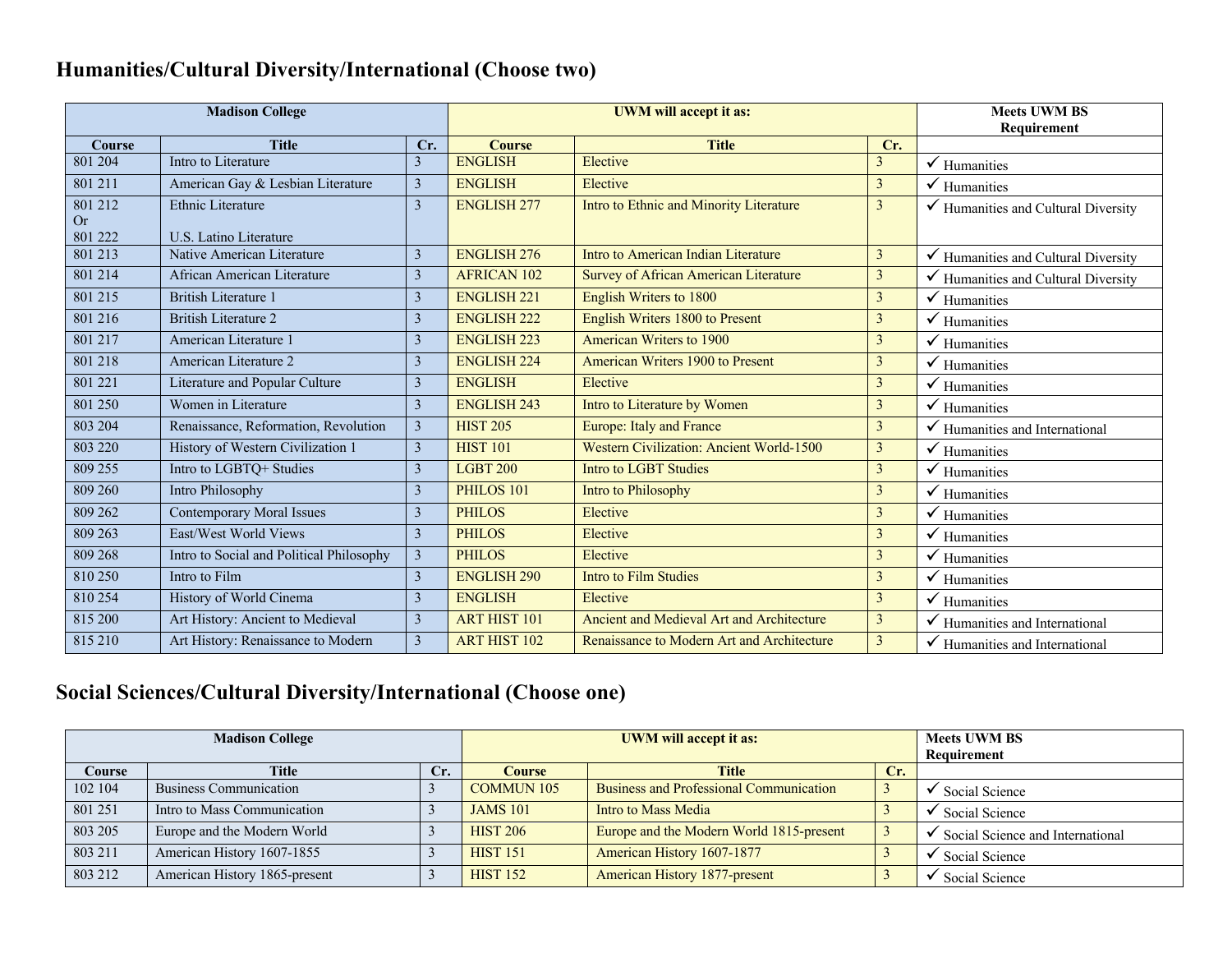| 803 214       | Native American History                  | 3              | <b>HIST 262/263</b>   | <b>Native American History</b>              | 3              | $\checkmark$ Social Science and Cultural Diversity |
|---------------|------------------------------------------|----------------|-----------------------|---------------------------------------------|----------------|----------------------------------------------------|
| 803 224       | History of Sub Saharan Africa            | $\overline{3}$ | <b>HIST</b>           | Elective                                    | $\mathbf{3}$   | $\checkmark$ Social Science                        |
| 803 240       | Afro-American History                    | $\mathfrak{Z}$ | <b>AFRICAN</b>        | Elective                                    | $\overline{3}$ | Social Science and Cultural Diversity<br>✔         |
| 809 172       | Intro to Diversity Studies               | $\mathfrak{Z}$ | SOCIOL <sub>224</sub> | Race and Ethnicity in the U.S.              | 3              | $\checkmark$ Social Science and Cultural Diversity |
| Or<br>809 252 | Race and Ethnicity in the U.S.           |                |                       |                                             |                |                                                    |
| 809 195       | Economics                                | $\overline{3}$ | <b>ECON 100</b>       | <b>Introductory Economics</b>               | 3              | Social Science<br>✓                                |
| 809 202       | Social Problems                          | $\mathfrak{Z}$ | SOCIOL 102            | <b>Solving Social Problems</b>              | 3              | Social Science                                     |
| 809 204       | Marriage and the Family                  | $\overline{3}$ | SOCIOL <sub>260</sub> | Blood, Sex, Money & Power: Family Relations |                | $\checkmark$ Social Science                        |
| 809 207       | Criminology                              | $\mathfrak{Z}$ | SOCIOL 241            | Criminology                                 | $\mathbf{3}$   | $\checkmark$ Social Science                        |
| 809 211       | Macroeconomics                           | $\overline{3}$ | <b>ECON 104</b>       | Principles of Macroeconomics                | $\overline{3}$ | $\checkmark$ Social Science                        |
| 809 212       | Microeconomics                           | $\mathfrak{Z}$ | <b>ECON 103</b>       | Principles of Microeconomics                | $\mathfrak{Z}$ | $\checkmark$ Social Science                        |
| 809 221       | <b>American National Government</b>      | $\overline{3}$ | <b>POL SCI 104</b>    | Intro to American Government and Politics   | 3              | $\checkmark$ Social Science                        |
| 809 222       | <b>State and Local Government</b>        | 3              | POL SCI               | Elective                                    | 3              | $\checkmark$ Social Science                        |
| 809 223       | <b>International Relations</b>           | 3              | <b>POL SCI 175</b>    | Intro to International Relations            | 3              | Social Science and International<br>✓              |
| 809 233       | Developmental Psychology                 | $\overline{3}$ | <b>PSYCH 260</b>      | <b>Child Psychology</b>                     | $\mathbf{3}$   | $\checkmark$ Social Science                        |
| 809 242       | Public Policy                            | $\overline{3}$ | <b>POL SCI 210</b>    | <b>American Public Policy</b>               | $\mathbf{3}$   | $\checkmark$ Social Science                        |
| 809 253       | Sociology of Gender                      | $\overline{3}$ | SOCIOL <sub>250</sub> | Sex and Gender                              | $\mathbf{3}$   | $\checkmark$ Social Science                        |
| 809 275       | Sociology of Religion                    | $\mathfrak{Z}$ | SOCIOL <sub>215</sub> | <b>Religion and Society</b>                 | 3              | $\checkmark$ Social Science                        |
| 809 280       | General Anthropology                     | 3              | <b>ANTHRO 101/102</b> | Intro to Anthropology                       | $\mathbf{3}$   | $\checkmark$ Social Science                        |
| 809 281       | Archaeology and Prehistoric World        | $\overline{3}$ | <b>ANTHRO 103</b>     | Approaches to Archaeology                   | $\overline{3}$ | $\checkmark$ Social Science                        |
| 809 285       | Anthropology of Myth, Magic and Religion | $\mathbf{3}$   | <b>ANTHRO</b>         | Elective                                    | $\mathbf{3}$   | $\checkmark$ Social Science                        |